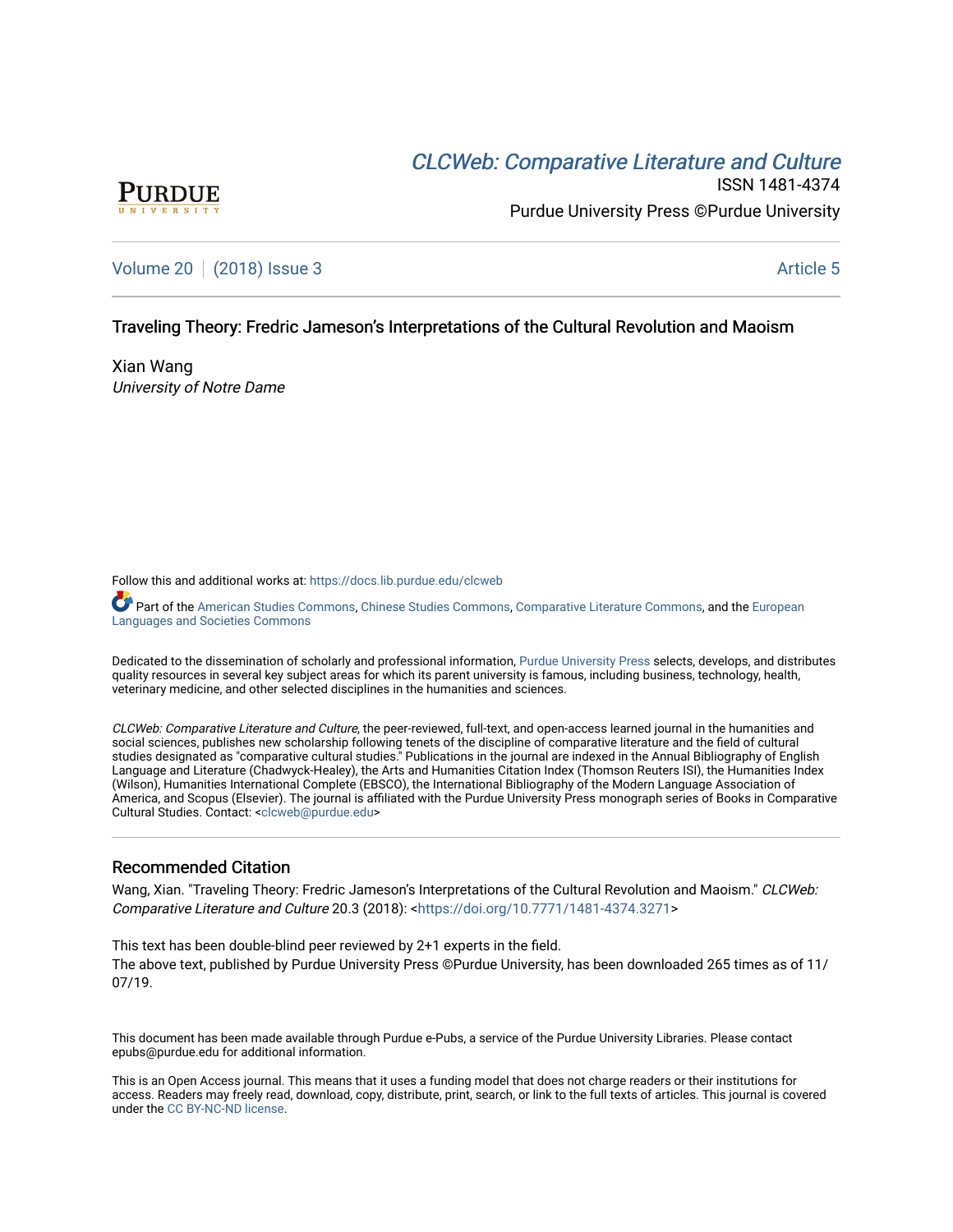**PURDUE** UNIVERSITY PRESS <[http://www.thepress.purdue.edu>](http://www.thepress.purdue.edu/)

# *CLCWeb: Comparative Literature and Culture*

ISSN 1481-4374 [<http://docs.lib.purdue.edu/clcweb>](http://docs.lib.purdue.edu/clcweb) Purdue University Press **©**Purdue University

*CLCWeb: Comparative Literature and Culture*, the peer-reviewed, full-text, and open-access learned journal in the humanities and social sciences, publishes new scholarship following tenets of the discipline of comparative literature and the field of cultural studies designated as "comparative cultural studies." In addition to the publication of articles, the journal publishes review articles of scholarly books and publishes research material in its *Library Series.*  Publications in the journal are indexed in the Annual Bibliography of English Language and Literature (Chadwyck-Healey), the Arts and Humanities Citation Index (Thomson Reuters ISI), the Humanities Index (Wilson), Humanities International Complete (EBSCO), the International Bibliography of the Modern Langua-ge Association of America, and Scopus (Elsevier). The journal is affiliated with the Purdue University Press monog-raph series of Books in Comparative Cultural Studies. Contact: [<clcweb@purdue.edu>](mailto:clcweb@purdue.edu)

#### **Volume 20 Issue 3 (September 2018) Article 5 Xian Wang,**

**"Traveling Theory: Fredric Jameson's Interpretations of the Cultural Revolution and Maoism"**

<http://docs.lib.purdue.edu/clcweb/vol20/iss3/5>

Contents of *CLCWeb: Comparative Literature and Culture* **20.3 (2018)** Special Issue *Rethinking Critical Theory and Maoism*. **Ed. Kang Liu** [<http://docs.lib.purdue.edu/clcweb/vol18/iss5/>](http://docs.lib.purdue.edu/clcweb/vol18/iss5/)

**Abstract**: In her article, "Traveling Theory: Fredric Jameson's Interpretations of the Cultural Revolution and Maoism," Xian Wang discusses how Jameson transformed or "transcoded" the Chinese Cultural Revolution into his notion of cultural revolution, regarding it as a radical means to achieve decolonization and national liberation. The Chinese Cultural Revolution therefore became a model for cultural revolution in different parts of the world, and an alternative vision of modernity. Jameson also associates Maoism and the Cultural Revolution with Antonio Gramsci's concept of subalternity, and considers cultural revolution as an ideological revolution for the oppressed classes. Taking Maoism as a traveling theory, this article argues that Jameson's theoretical intervention in Maoism and cultural revolution brings the Maoist utopian vision back to China. Jameson's understanding of the Cultural Revolution is also a significant component of his theory of globalization, postmodernism, and critique of the logic of late capitalism.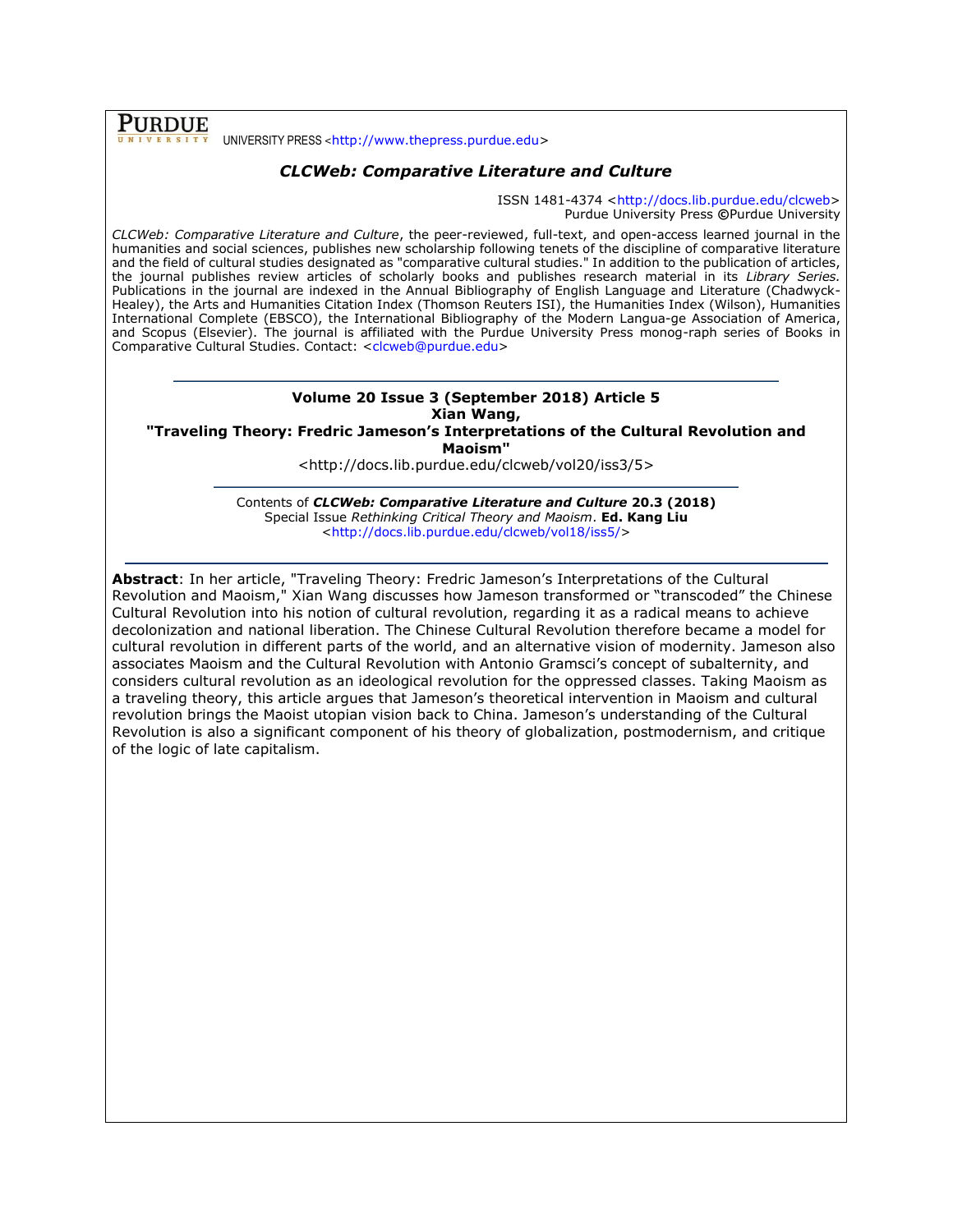Xian Wang, "Traveling Theory: Fredric Jameson's Interpretations of the Cultural Revolution and Maoism" page 2 of 7<br>CLCWeb: Comparative Literature and Culture 20.3 (2018): <http://docs.lib.purdue.edu/clcweb/vol18/iss5/5><br>

### **Xian WANG**

#### **Traveling Theory: Fredric Jameson's Interpretations of the Cultural Revolution and Maoism**

The Chinese Cultural Revolution (1966-1967) was a decade-long political movement initiated by Mao Zedong (1893-1976), with a professed goal of eradicating bourgeois and feudalist ideas and remolding the minds and hearts of the Chinese through communist ideology. The legacy of Maoism or Mao Zedong Thought has been extremely controversial. However, quite a few Western leftist scholars, such as Louis Althusser, Fredric Jameson, Alain Badiou and Slavoj Žižek, still value Maoism for its efforts in exploring an alternative view of modernity. This paper is not intended to recall the historical events in the 1960s. The purpose of this paper is to examine Jameson's interpretations of Maoism and the Cultural Revolution as a case study of Western Marxism's productive entanglement with Maoism. In view of the global influence of Maoism and the Chinese state's efforts to step up its ideological control, rethinking Maoism and the Cultural Revolution may shed some light on the relationship between Maoism and Critical Theory.

Maoism refers to both a theoretical invention of Western leftist intellectuals and the actual revolutionary strategies of Third World rebels of the 1960s who were inspired by Mao's works. Before the emergence of global Maoism, Mao Zedong's ideas were largely understood throughout the world as an index of Chinese politics. By the time of the Cultural Revolution (1966-76), Mao's China had severed ties with the Soviet Union. The split between China and the Soviet Union not only undermined the cliché that the Chinese communist revolution was a byproduct of the communist movements spearheaded by the Soviets, but also changed Western ways of interpreting Mao's ideas. Among the Western intellectuals, French Marxist philosopher Louis Althusser played an important role in molding Maoism into an important neo-Marxist theory. As Liu Kang argues, "Althusser's enthusiasm for the Chinese revolution and, more specifically, for the Cultural Revolution was derived from his desire to seek alternatives to Stalinism and the post-Stalinist USSR" (Liu, "The Problematics" 7).

Two of Althusser's important essays "Contradiction and Overdetermination" (1962) and "On the Materialist Dialectic" (1963) draw on Mao Zedong's "On Contradiction" (1937) as a primary theoretical foundation. In his "On Contradiction," Mao points out and analyzes "the universality of contradiction, the particularity of contradiction, the principal contradiction and the principal aspect of a contradiction, the identity and struggle of the aspects of a contradiction, and the place of antagonism in contradiction" (Mao, "On Contradiction" 178). Sheldon Lu notes that, "Mao's description of the multilayered structure of contradictions in Chinese society and his emphasis on the importance of ideology and culture in the revolutionary process encouraged theorists such as Althusser to reconsider the traditional Marxian concept of the relationship between the base (economics) and the superstructure (ideology and culture)" (Lu 6). Influenced by Freud's psychoanalysis and Mao's core idea of contradiction, Althusser conceives of his notion of overdetermination. Freud uses the term "overdetermination" to account for multiple causes of the formation and the content of dreams: "each event seems to be overdetermined and proves to be the effect of several convergent causes" (Freud 137). Althusser borrows this term to propose an anti-essentialist reading of Marx's economic base and superstructure model. Overdetermination indicates the plurality of discourses in the process of social formation, which moves beyond economic determinism.

Althusser's notion of overdetermination is also an attempt to deconstruct Hegelian Marxism. Engels writes, "Hegel was compelled to make a system and, in accordance with traditional requirements, a system of philosophy must conclude with some sort of absolute truth…and for the simple reason that it springs from an imperishable desire of the human mind---the desire to overcome all contradictions" (Engels and Marx 13-4). Absolute Spirit is the core concept of Hegel's philosophy. In his brief overview of the evolvement of the Hegelian idealism vested in Absolute Spirit to Marx's historical materialism and finally to Stalinism, Dowling argues that "Hegel invents the notion of Absolute Spirit, and with it a teleology of history that is so far harmless as being confined within an idealistic system. Marx then relocates this teleology in materialist terms, which so to speak gives it flesh and blood force. And the annulment of contradiction at the end of the teleological process becomes, with Stalin or any dictator coming to power as a Communist, an abolition of differences through sheer force" (50).

This historical lineage from Hegel to Marx, and finally to Stalin, helps explain Althusser's critique of Hegelian teleology and effacement of contradictions as a coded political rejection of Stalinism. It is precisely this confrontation with Stalinism that prompts Althusser's fascination with Maoism. More accurately, Mao's notion of contradiction suggested to Althusser the possibility of seeking alternative ways to think about Marxist teleology and determinism. To Mao, contradictions are universal, and the specificity of contradiction is universal. In the final analysis, universality lies only in specificities, thus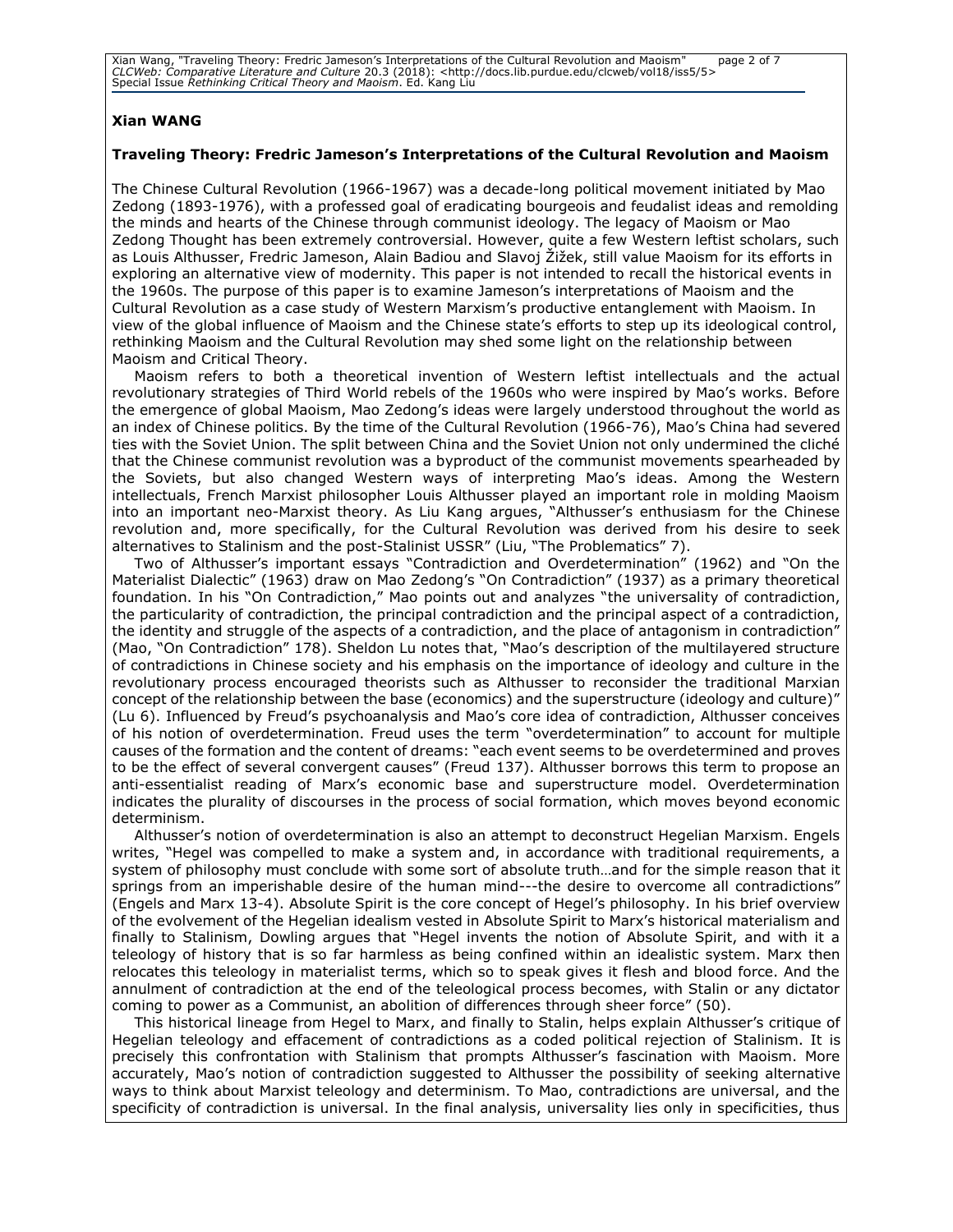Xian Wang, "Traveling Theory: Fredric Jameson's Interpretations of the Cultural Revolution and Maoism" page 3 of 7<br>CLCWeb: Comparative Literature and Culture 20.3 (2018): <http://docs.lib.purdue.edu/clcweb/vol18/iss5/5><br>

the ontological, and indeed the essentialist status of universality (appearing in Hegelianism as the Absolute Spirit) crumbles at the infinite specificities or contradictions. Likewise, Stalinist sheer power is dissolved by this infinity of contradictions. Maoism, or rather Althusser's selective incorporation of Mao's concept of contradiction, serves as some sort of magic wand in Althusser's critique of Hegelianism-Stalinism.

When Jameson elaborates on his grand scheme of literary interpretation as political unconscious, he relies heavily on Althusserian structuralist Marxism. Maoism becomes another theoretical source of inspiration for Jameson, thanks to the Althusserian rediscovery of Mao, or reinvention of Maoism. The core ideas of Maoism for Jameson then include ideology and cultural revolution, drawing on the experience of the Chinese Cultural Revolution. Althusser serves as "the major mediator between Jameson's experiments in contemporary Marxism and their epochal origins in Marx's own thought" (Dowling 14). Therefore, Althusserianism is crucial for understanding Jameson's interpretations of Maoism and the Chinese Cultural Revolution. Drawing on Althusser, Jameson attempts to interpret the Chinese Cultural Revolution in a theoretical and philosophical way. Jameson argues that "the concept of cultural revolution, then, or more precisely, the reconstruction of the materials of cultural and literary history in the form of this new 'text' or object of study which is cultural revolution, may be expected to project a whole new framework for the humanities, in which the study of culture in the widest sense could be placed on a material basis" (Jameson, *The Political* 95).

Jameson proposed a new concept of cultural revolution in general, based on his understanding of the Chinese Cultural Revolution. It is a rather "romantic, utopian appropriation of the Cultural Revolution" (Lu 7). It provides an alternative way to think about the humanities and what they could offer to the resistance to capitalism. However, there is an obvious difference between Jameson's notion of Maoism as a neo-Marxist hermeneutics and the Chinese reality during the Cultural Revolution:

Though 'cultural revolution' was suggested to Jameson by events in China in the late 1960s, and though he obviously considers these associations important to his argument, most readers of his book will be confused if they try to make sense of the term by placing it against its background in recent Chinese experience. It is better, for purposes of understanding Jameson, simply to treat the term as one he has made up to describe his third horizon in this new aspect, with 'cultural' signaling the sense in which a social formation must be grasped as a total structure or system, 'revolution' the sense in which a dynamic of opposing tensions organizes the structure and produces its transformations. The aim of viewing human history under the aspect of cultural revolution, in short, is to preserve the value of Marx's concept of modes of production without being led by it into the error of vulgar typologizing. (Dowling 138)

In the 1960s, the Chinese Cultural Revolution became the epicenter of worldwide radical ideological cultural revolutions, from Western Europe to North America. From that time on, "the Cultural Revolution becomes a generic term to a large extent cut loose from its concrete moorings in the sequence of events in China" (Bosteels 589). To some extent, the Chinese Cultural Revolution was a turning point for Western scholars, as it presented a global context for Maoism. Maoism turned out to be a radical, revolutionary hermeneutics, or in other words, a revolutionary universalism. For Jameson, the historically specific events known collectively as the Chinese Cultural Revolution become a general and universal theory and practice of cultural revolution.

Taking Althusser as a point of departure, Jameson theorizes Maoism and cultural revolution. Clearly, the things Jameson heard about and imagined regarding what happened in China during the 1960s and 1970s, no matter how fragmented, distorted and illusory they were, had significant bearing on his efforts to theorize Maoism and cultural revolution. However, Jameson delves deeply into the manifested goals and rationales of the Chinese Cultural Revolution instead of examining its real, historical and tragic consequences. The discrepancies between what Mao said and what really happened in China are simply unimaginable. Of course, Mao Zedong did not launch the Cultural Revolution on a whim. Mao had launched a series of political campaigns from the establishment of the PRC in 1949, particularly in cultural and ideological terrains. Of all the political campaigns, the Great Proletarian Cultural Revolution, or class struggle at the super-structural levels as well as in the realms of consciousness, was central to Mao's grand scheme, and embodied Mao's theory of "continued revolution" following the seizure of state power. Mao believed that, "in order to make the revolution possible, a revolutionary subject must be created in the first place, by inculcating proletarian class consciousness into the minds of the peasants and petit-bourgeois intellectuals" (Liu, "Maoism" 15). The Cultural Revolution emphasized human consciousness and ideological remolding. Its ultimate goal was to eliminate class inequality. However, the political power struggles in the Cultural Revolution significantly complicated the process of the movement. With the persecution of thousands of intellectuals and officials, and nationwide chaos, the Chinese Cultural Revolution ultimately resulted in unfathomable human tragedy and social and cultural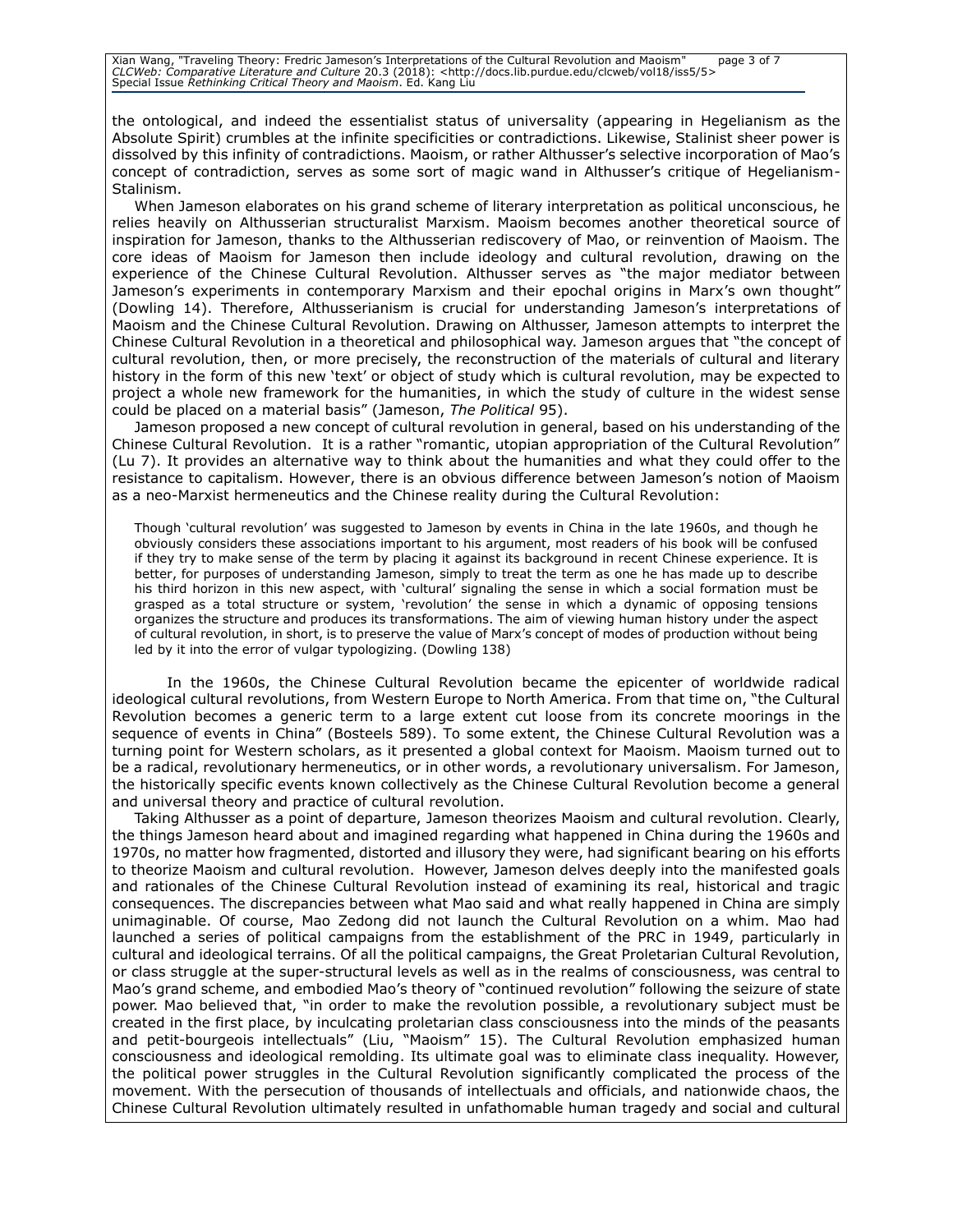Xian Wang, "Traveling Theory: Fredric Jameson's Interpretations of the Cultural Revolution and Maoism" page 4 of 7<br>CLCWeb: Comparative Literature and Culture 20.3 (2018): <http://docs.lib.purdue.edu/clcweb/vol18/iss5/5><br>

catastrophe. The Marxist historian Maurice Meisner, though sympathetic to the goals of the Chinese revolution, declares that "Mao Zedong, like any other historical actor, ultimately must be judged by the results of his actions rather than by his words and intentions" (*Mao's* 294).

Was Mao simply a Stalinist dictator? Is the Cultural Revolution a Chinese version of the Great Purges? Jameson considers the matter differently. He underscores the professed goals of the Chinese Cultural Revolution and its global vision. Jameson's notion of Maoism is best captured in his essay "Periodizing the 60s." In the essay, Jameson examines the relationship between Maoism and the cultural revolutions in First World countries in the 1960s, and concludes that "indeed, politically, a First World 60s owed much to Third-worldism in terms of politico-cultural models, as in a symbolic Maoism, and, moreover, found its mission in resistance to wars aimed precisely at stemming the new revolutionary forces in the Third World" (180). Jameson regards cultural revolution as a radical means to achieve decolonization and national liberation. The Chinese Cultural Revolution thus serves as a model for other cultural revolutions, offering an alternative vision of modernity. Jameson therefore not only turns the specific historical events of the Chinese Cultural Revolution into a general notion of cultural revolution, but also transforms Mao's writings about Chinese revolution into a revolutionary universalism, called Maoism. The concept of cultural revolution is key to understanding Jameson's version of Maoism. Jameson conceives of the notion of cultural revolution in a broad, general sense, not circumscribed by the Chinese historical events. Liu Kang argues that:

Jameson proposes three concentric interpretive frameworks. First, "text" as a "symbolic act," an imaginary and aesthetic (and ideological) solution to real social contradictions. The individual text is read against political history as a subtext, fraught with social contradiction. Second, the framework of the "social" as a vast system of langue, or class discourse, in which a text is interpreted as a parole, or individual utterances embodying an ideologeme in antagonistic, oppositional relations to other ideological and discursive formations. Third, history itself, which Jameson designates as a complex ensemble of phenomena pertaining ultimately to given "modes of production" and "ideology of form."…The most interesting point about this final interpretive horizon, or framework of history, is its definition of "cultural revolution." (Liu, *Aesthetics* 48)

In *The Political Unconscious*, Jameson defines cultural revolution as "that moment in which the coexistence of various modes of production becomes visibly antagonistic, their contradictions moving to the very center of political, social, and historical life" (Jameson, *The Political* 95; Liu, *Aesthetics* 48). Jameson then creates this three-dimensional hermeneutical scheme, in which culture and ideology became two pivotal bases for the interpretation of culture and literature. "Text" and "society" are two traditional interpretive frameworks in Marxism. By adding the framework of history and cultural revolution as the third dimension, Jameson further develops Marxism. As Sean Homer puts it:

Jameson sees the notion of cultural revolution opening up a whole new framework for the humanities, in the sense that the cultural practice of a given mode of production "has as its essential function to recreate at every moment the life world of that particular mode and to keep it in being at every moment." This process of cultural reproduction is not merely a secondary, super-structural activity dependent on the primary process of material production, but rather "a single immense process on all these levels." Thus, maintains Jameson, cultural producers are ideologues, although ideologues of a very special sort and all cultural texts are the sites for class struggle through the confrontation of their various ideologies. (47)

Jameson's tripartite hermeneutic scheme can be viewed as a revisionist version of Marx's dichotomous model of economic base vis-à-vis superstructure. Instead of emphasizing economic base, this new scheme prioritizes culture. It suggests that cultural dynamics can be decisive in the process of social formation. The importance of the third dimension also plays a crucial role for understanding Jameson's interpretations of Maoism and the Cultural Revolution. Jameson's "Periodizing the 60s" and "Third-World Literature in the Era of Multinational Capitalism" are two very important essays promoting his notion of cultural revolution.

In "Periodizing the 60s," the 1960s is depicted as a decade of emancipation. "For a time, everything was possible; that this period, in other words, was a moment of a universal liberation and a global unbinding of energies" (207). This tremendous energy exploded across the globe along with the promise of new liberatory and egalitarian social orders. In his essay, Jameson lists a few salient cultural trends and political movements within advanced capitalism in the 1960s. Moreover, he considers the 1960s to be the moment that the Third World countries began to make their own voices heard. In Jameson's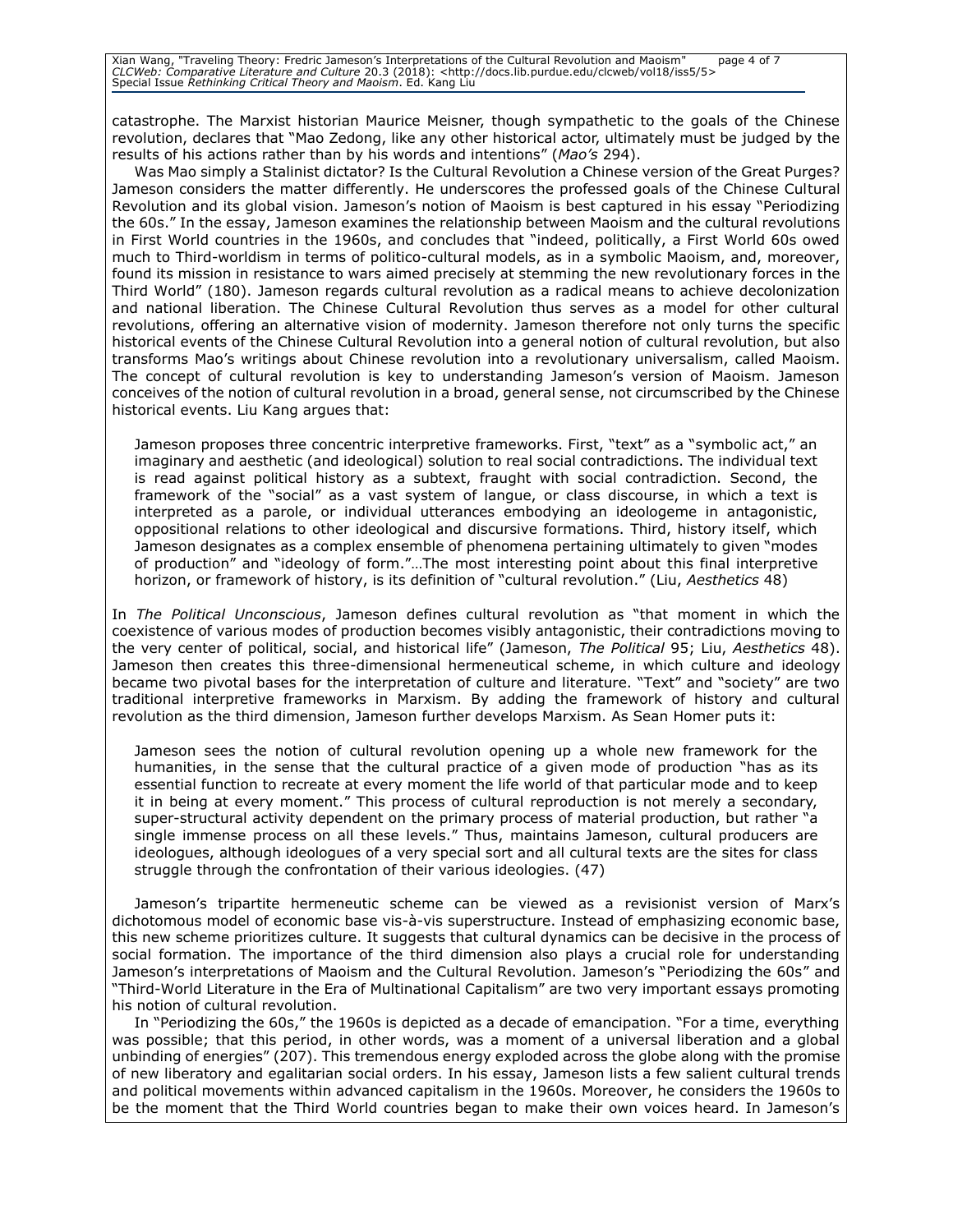Xian Wang, "Traveling Theory: Fredric Jameson's Interpretations of the Cultural Revolution and Maoism" page 5 of 7<br>CLCWeb: Comparative Literature and Culture 20.3 (2018): <http://docs.lib.purdue.edu/clcweb/vol18/iss5/5><br>

view, from decolonization movements to the Chinese Cultural Revolution, countries of the Third World started to establish their own cultural and political identities. He then canvasses the Third World revolutionary insurgences in the 1960s and points to Maoism as an inspiration and strategic guidance for Third World revolutionary rebels. The First World leftist intellectuals and the Third World revolutionaries converged at a spiritual Tiananmen Square, as it were, under the banner of global Maoism.

Jameson associates Maoism and the Cultural Revolution with Antonio Gramsci's concept of subalternity. In "Third-World Literature in the Era of Multinational Capitalism," Jameson argues that all the works written by Third World artists and intellectuals are national allegories:

Third-world texts, even those which are seemingly private and invested with a properly libidinal dynamic-- necessarily project a political dimension in the form of a national allegory: the story of the private individual destiny is always an allegory of the embattled situation of the public third-world culture and society. (69)

Ostensibly, this argument seems to undermine the aesthetic value of Third World literature, but what Jameson suggests here is that literature helps forming a new subjectivity. Szeman points out that:

The concept of national allegory points to the ways in which the psychological points to the political and the trauma of subalternity finds itself "projected outwards" (allegorically) into the "cultural." Very crudely, the cultural is what lies "between" the psychological and the political, unifying "theory and practice" in such a way that it is only there that the "baleful and crippling" habits that are the residue of colonialism can be addressed and potentially overcome. A "cultural revolution" aims to do just this---to produce an authentic and sovereign subjectivity and collectivity by undoing the set of habits called subalternity. (810)

As I mentioned earlier, Mao Zedong and Althusser inspire Jameson to take cultural revolution as the third, crucial dimension in his hermeneutic scheme. Jameson further connects cultural revolution with subalternity. Cultural revolution can be viewed as a new mode of production. As Homer puts it,

the Western Enlightenment can be seen as just such a moment of struggle and as part of the bourgeois cultural revolution. In other words, cultural revolution designates the process through which social formations retrain or reprogram subjects for new modes of social life, the process through which subjects acquire new habits, new modes of consciousness and transform human practices. (47)

Cultural revolution therefore aims at educating the subaltern and helping them to break the habits of obedience, and ultimately, to find a new identity or subjectivity for themselves.

Class struggle is inevitable during the process of the cultural revolution. The Chinese Cultural Revolution is also known as the Great Proletarian Cultural Revolution, suggesting class struggle between the proletariat and the bourgeoisie. At the beginning of the Chinese Cultural Revolution in 1966, the political movement was targeting feudal and bourgeois elements in the society, and aiming at eliminating class enemies in the Communist Party. After the establishment of the PRC, Mao believed there was still a long way to go before new socialist common sense will be installed in the minds and hearts of the Chinese population. Thus, as Ebrey explains, "To Mao the revolution had to be continued to succeed; it had to be a permanent process, constantly kept alive through unending class struggle" (314). Mao prioritized ideological struggles at superstructural level, and launched political and ideological campaigns one after another throughout his reign. As a Soviet style communist state, the leading force in the PRC was supposed to be the working class. However, Mao remained paranoid about resentment and probable subversion plots against his rule by his former political rival, the Chiang Kai-shek-led KMT regime, their rural landlord allies, and urban middle and upper class supporters, those who were overthrown during the bloody and prolonged civil war. For Mao, the cultural revolution was an effective means to indoctrinate the urban working class and vast rural peasantry, and to crack down on any ideological and intellectual dissent. Meanwhile, Mao's ultimate goal was to create a communist utopia with a Chinese twist, that is, a moral high ground where every single individual is transformed into a saint. Cultural revolution was conceived by Mao as a perfect conduit to this Maoist, communist, and moral utopia.

Ideology can be understood not only as Mao's essential means (mobilizing the masses) and ends (creating a utopian society), but also as the conceptual framework that centrally shapes contemporary Western Marxism. For Jameson, cultural revolution serves as an ideological revolution for the empowerment of the oppressed classes, "a strategy for breaking the immemorial habits of subalternity and obedience which have become internalized as a kind of second nature in all the laborious and exploited classes in human history" ("Periodizing" 188). What Jameson imagines here is a utopian world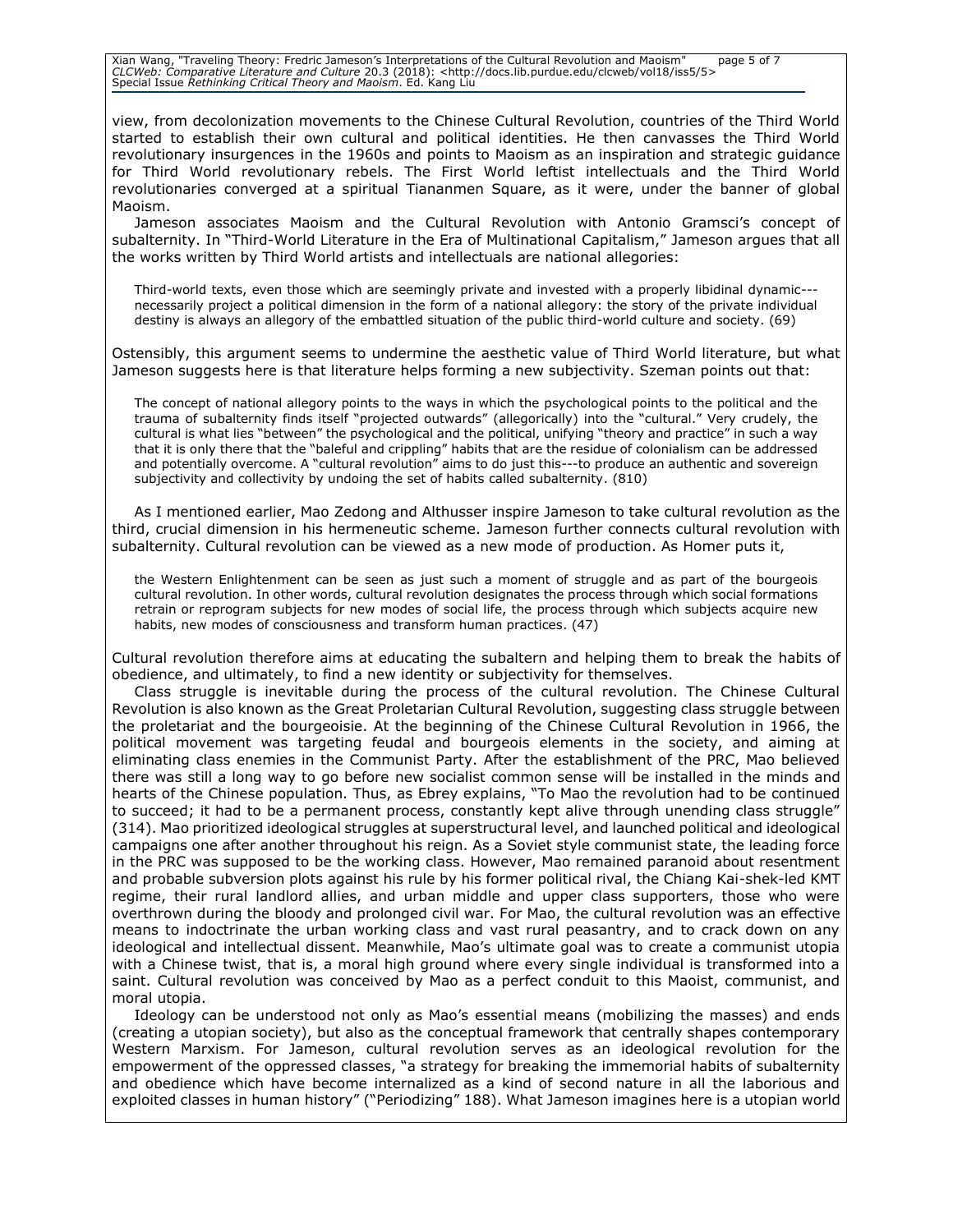Xian Wang, "Traveling Theory: Fredric Jameson's Interpretations of the Cultural Revolution and Maoism" page 6 of 7<br>CLCWeb: Comparative Literature and Culture 20.3 (2018): <http://docs.lib.purdue.edu/clcweb/vol18/iss5/5><br>

that cultural revolution helps to build, a world in which all people are treated equally. In this world, we can "look out on the nonhuman world from a collective mind that recognizes no more difference between individual members of the group than I recognize between their arms, their legs, their hands" (Dowling 23). Drawing on Mao's utopian vision, cultural revolution for Jameson becomes the means to liberate the subaltern and achieve egalitarianism.

We now live in a world which Jameson describes as a post-modern society. Globalization is the main characteristics of this world. Jameson divides globalization into five levels: "the technological, the political, the cultural, the economic, and the social" (Jameson, "Globalization" 49). He argues that in the context of globalization and post-modernism, there is a notion of a "cultural dominant." He considers "postmodernism not as a style but rather as a cultural dominant: a conception which allows for the presence and coexistence of a range of very different, yet subordinate, features" (*Postmodernism* 4). Because of the characteristics of a "cultural dominant" in a post-modern society, all technological, political, economic and social issues can be viewed as cultural issues. We can see "a prodigious expansion of culture throughout the social realm, to the point at which everything in our social life-from economic value and state power to practices and to the very structure of the psyche itself---can be said to have become 'cultural' in some original and as yet untheorized sense" (48). In other words, everything is culturalized in this post-modern world, which also means that culture is no different from commodities. This is what Jameson called "the cultural logic of late capitalism."

Another characteristic of the cultural dominant of late capitalism is cultural homogenization in the process of globalization. To leftist intellectuals such as Jameson, cultural homogenization also means Americanization. Jameson explores Americanization as a global cultural phenomenon: "The standardization of world culture, with local popular or traditional forms driven out or dumped down to make way for American television, American music, food, clothes and films, has been seen by many as the very heart of globalization" (Jameson, "Globalization" 51). One of the concerns about globalization and Americanization is the marginalization of national cultures. Although Western intellectuals such as Althusser, Jameson, Žižek and Badiou have different opinions on Maoism, they all consider Maoism or cultural revolution to be an effective way to resist globalization and Americanization. In a sense, "Maoism promised a radical way out of capitalist alienation, urban decadence, Western imperialism, selfish individualism, cold reason, and so forth. Under this utopian and romantic vision of Mao, warm human bonds would be restored, life would have deep meaning once again, and people would have faith" (Buruma and Margalit 41). Maoism, universalized and extracted out of its historical contexts, now serves as an imaginary weapon for the Western intellectual left's resistance in an uncanny but not entirely unlikely way. Mao, after all, once coined a metaphor for American imperialism as a paper tiger. Insofar as the Western left's resistance remains on paper, Maoism serves their purpose well.

The legacy of Mao and the Cultural Revolution is entirely different for China. While Maoist discourse still provides ideological legitimation to the CCP, the atrocities committed under the guise of revolution and liberation, particularly during the Chinese Cultural Revolution, have remained the most painful and tragic events in Chinese modern history, and assessment of Mao's legacy is controversial and divisive even today. The current CCP leadership simply prohibits any public reflection on and commemoration of the Chinese Cultural Revolution. The significance of Western interpretations of Maoism to China is that they create a new space for us to rethink Mao's legacy. Western Maoism brings back the utopian vision of cultural revolution. While the traumatic memories of the Chinese Cultural Revolution can hardly be forgotten, Mao's egalitarianism still resonates with millions and millions of poor and disempowered Chinese. For the leftists across the world, whether members of the intellectual left in advanced Western societies, or leftist political parties in Latin America and Southeast Asia, the legacy of Maoism waxes and wanes at different historical conjunctures.

After the death of Mao in 1976, Deng Xiaoping (1904-1997) began a process of reform and globalization that canceled Maoist radical policies and renounced the legacy of the Chinese Cultural Revolution. Deng Xiaoping reversed Maoist ideological and cultural determinism and made economic development his utmost priority. Meanwhile, Deng retained Maoist rhetoric and ideological discursive formations to legitimate CCP rule, despite the fact that his economic reform and opening up inaugurated immense social and economic inequality and injustice, which were completely at odds with Maoist socialist egalitarianism. Within the last four decades, China has been transformed into a largely marketdriven economy under the ever-powerful authoritarian political regime of the CCP. These changes reflect Deng's "theory of socialism with Chinese characteristics." Deng's pragmatism, developmentalism, and economic determinism have brought tremendous economic growth, catapulting China into its current position as the second largest economy in the world in a span of less than forty years. Yet Deng's lopsided reform has resulted in extreme social injustice and corruption, turning China into one of the most economically and socially unequal, as well as politically repressive, countries in the world. While